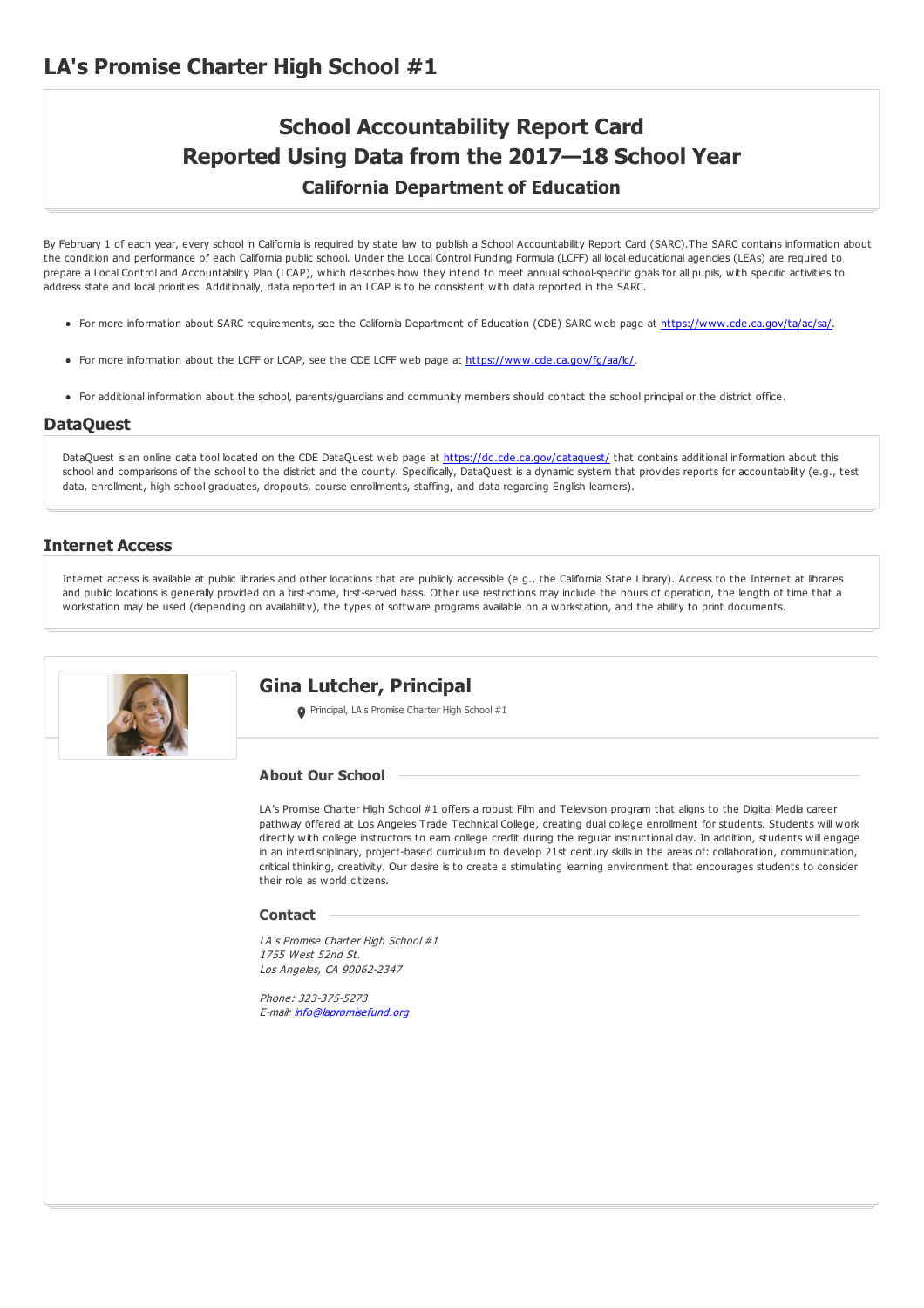## **About This School**

### **Contact Information (School Year 2018—19)**

| District Contact Information (School Year 2018-19) |                                     |  |  |
|----------------------------------------------------|-------------------------------------|--|--|
| <b>District Name</b>                               | LA's Promise Charter High School #1 |  |  |
| <b>Phone Number</b>                                | $(323)$ 375-5273                    |  |  |
| Superintendent                                     | Donna Jacobson                      |  |  |
| <b>E-mail Address</b>                              | donnaj@lapromisefund.org            |  |  |
| <b>Web Site</b>                                    | www.lapchs.org                      |  |  |

| School Contact Information (School Year 2018–19)    |                                     |  |  |
|-----------------------------------------------------|-------------------------------------|--|--|
| <b>School Name</b>                                  | LA's Promise Charter High School #1 |  |  |
| <b>Street</b>                                       | 1755 West 52nd St.                  |  |  |
| City, State, Zip                                    | Los Angeles, Ca, 90062-2347         |  |  |
| <b>Phone Number</b>                                 | 323-375-5273                        |  |  |
| Principal                                           | Gina Lutcher, Principal             |  |  |
| <b>E-mail Address</b>                               | info@lapromisefund.org              |  |  |
| <b>Web Site</b>                                     | www.lapchs.org                      |  |  |
| County-District-School 19101990135582<br>(CDS) Code |                                     |  |  |

Last updated: 12/4/2018

### **School Description and Mission Statement (School Year 2018—19)**

LA's Promise Charter High School #1 began its first year of operation in 2017-2018 by opening its door to a 9th grade class of students. LAPCHS#1 will offer ALL students a robust educational program that includes the following services:

- A Film and Television career-themed education
- A small school of 440 students (9th-12th)
- A strong college-going culture including dual-enrollment college courses
- Project-based learning, connecting instruction to real-world applications
- Personalized instruction built on relationships between adults and students
- A school where ALL students are welcome and supported to succeed

Mission Statement:

Preparing Los Angeles Students for Success in College, Career, and Life

Vision Statement:

To radically improve the future of the community by creating impactful and effective schools that graduate students college and career-ready.

Last updated: 12/4/2018

### **Student Enrollment by Student Group (School Year 2017—18)**

| <b>Student Group</b>             | <b>Percent of Total Enrollment</b> |
|----------------------------------|------------------------------------|
| Black or African American        | 44.6 %                             |
| American Indian or Alaska Native | $\frac{0}{n}$                      |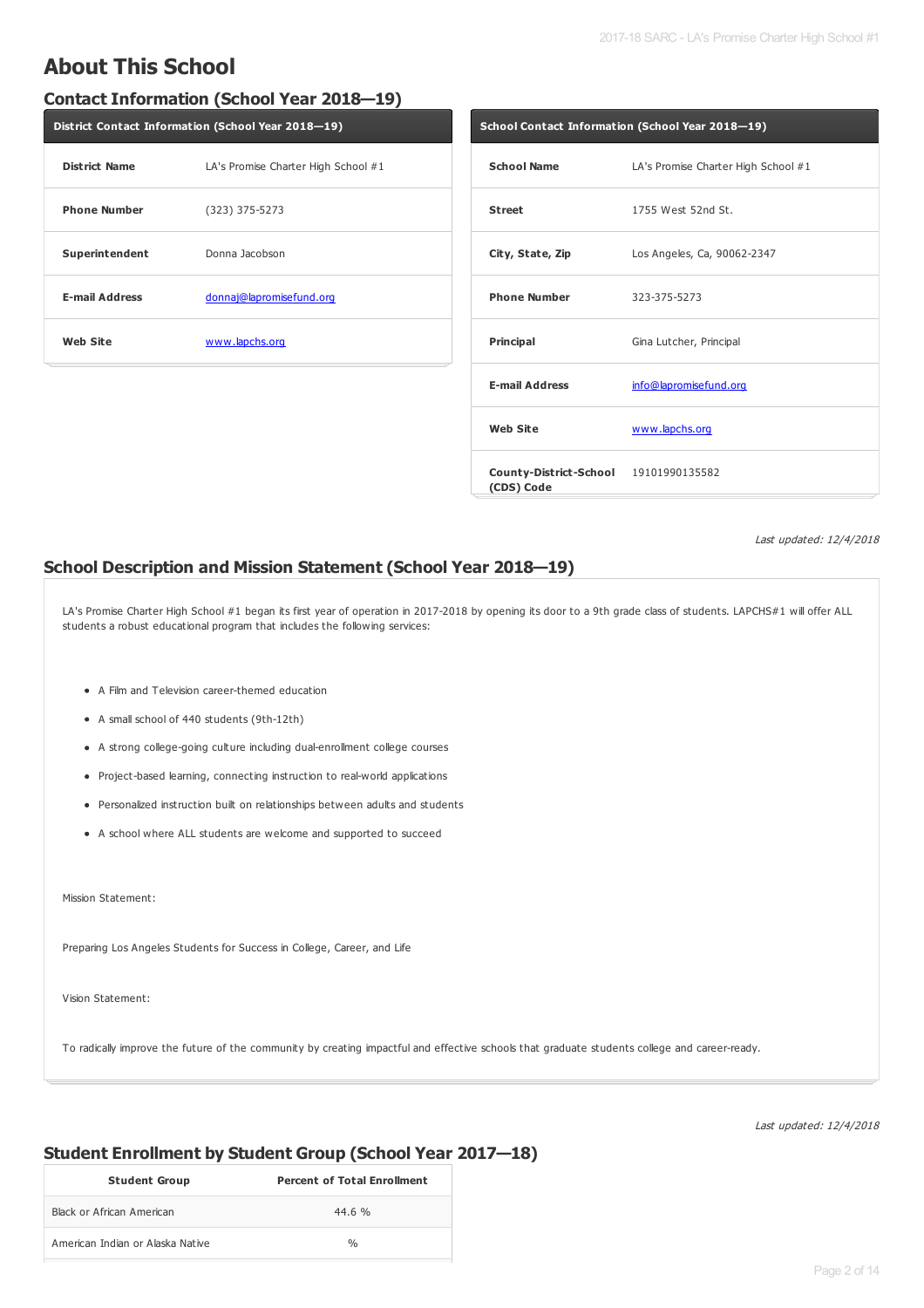| Asian                               | 0/6                                |
|-------------------------------------|------------------------------------|
| Filipino                            | $\frac{0}{0}$                      |
| Hispanic or Latino                  | 53.6 %                             |
| Native Hawaiian or Pacific Islander | 0/6                                |
| White                               | $\frac{0}{0}$                      |
| Two or More Races                   | 1.8 %                              |
| Other                               | $0.0\%$                            |
| <b>Student Group (Other)</b>        | <b>Percent of Total Enrollment</b> |
| Socioeconomically Disadvantaged     | 92.9%                              |
| English Learners                    | 25.0 %                             |
| Students with Disabilities          | 26.8%                              |
| Foster Youth                        | $\frac{0}{0}$                      |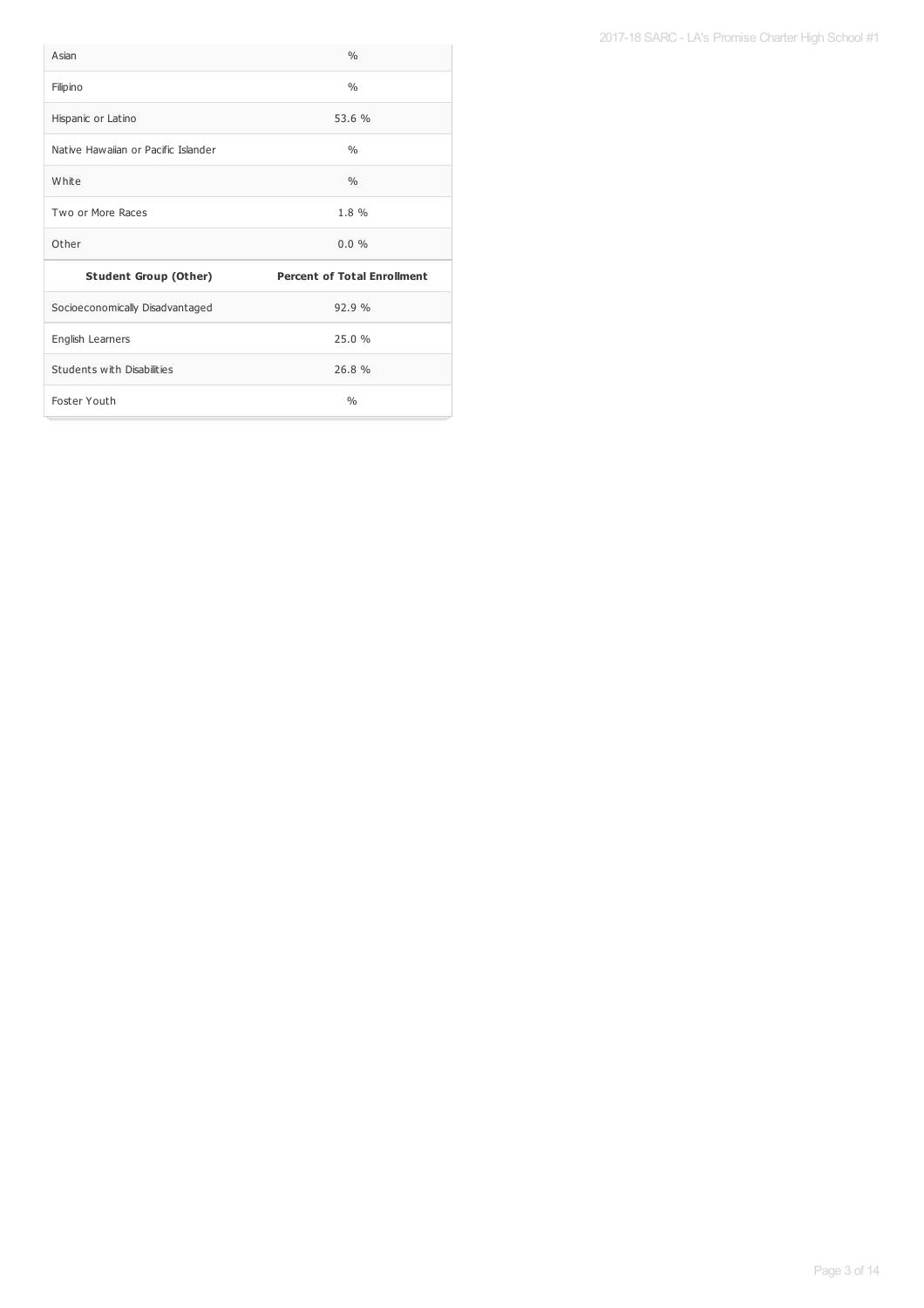## **A. Conditions of Learning**

# **State Priority: Basic**

The SARC provides the following information relevant to the State priority: Basic (Priority 1):

- . Degree to which teachers are appropriately assigned and fully credentialed in the subject area and for the pupils they are teaching;
- Pupils have access to standards-aligned instructional materials; and
- School facilities are maintained in good repair

#### **Teacher Credentials**

| <b>Teachers</b>                                                                   | School<br>2016<br>$-17$ | School<br>2017<br>$-18$ | School<br>2018<br>$-19$ | <b>District</b><br>$2018 -$<br>19 |
|-----------------------------------------------------------------------------------|-------------------------|-------------------------|-------------------------|-----------------------------------|
| With Full Credential                                                              |                         | 5                       | 5                       | 5                                 |
| Without Full Credential                                                           |                         | 1                       | 0                       | 0                                 |
| Teachers Teaching Outside Subject<br>Area of Competence (with full<br>credential) |                         | 0                       | $\Omega$                | 0                                 |



Last updated: 12/4/2018

### **Teacher Misassignments and Vacant Teacher Positions**

| <b>Indicator</b>                                  | $2016 -$<br>17 | $2017 -$<br>18 | $2018 -$<br>19 |
|---------------------------------------------------|----------------|----------------|----------------|
| Misassignments of Teachers of English<br>Learners |                | $\Omega$       | 0              |
| Total Teacher Misassignments*                     |                | 0              | 0              |
| Vacant Teacher Positions                          |                | $\Omega$       |                |



Note: "Misassignments" refers to the number of positions filled by teachers who lack legal authorization to teach that grade level, subject area, student group, etc. \* Total Teacher Misassignments includes the number of Misassignments of Teachers of English Learners.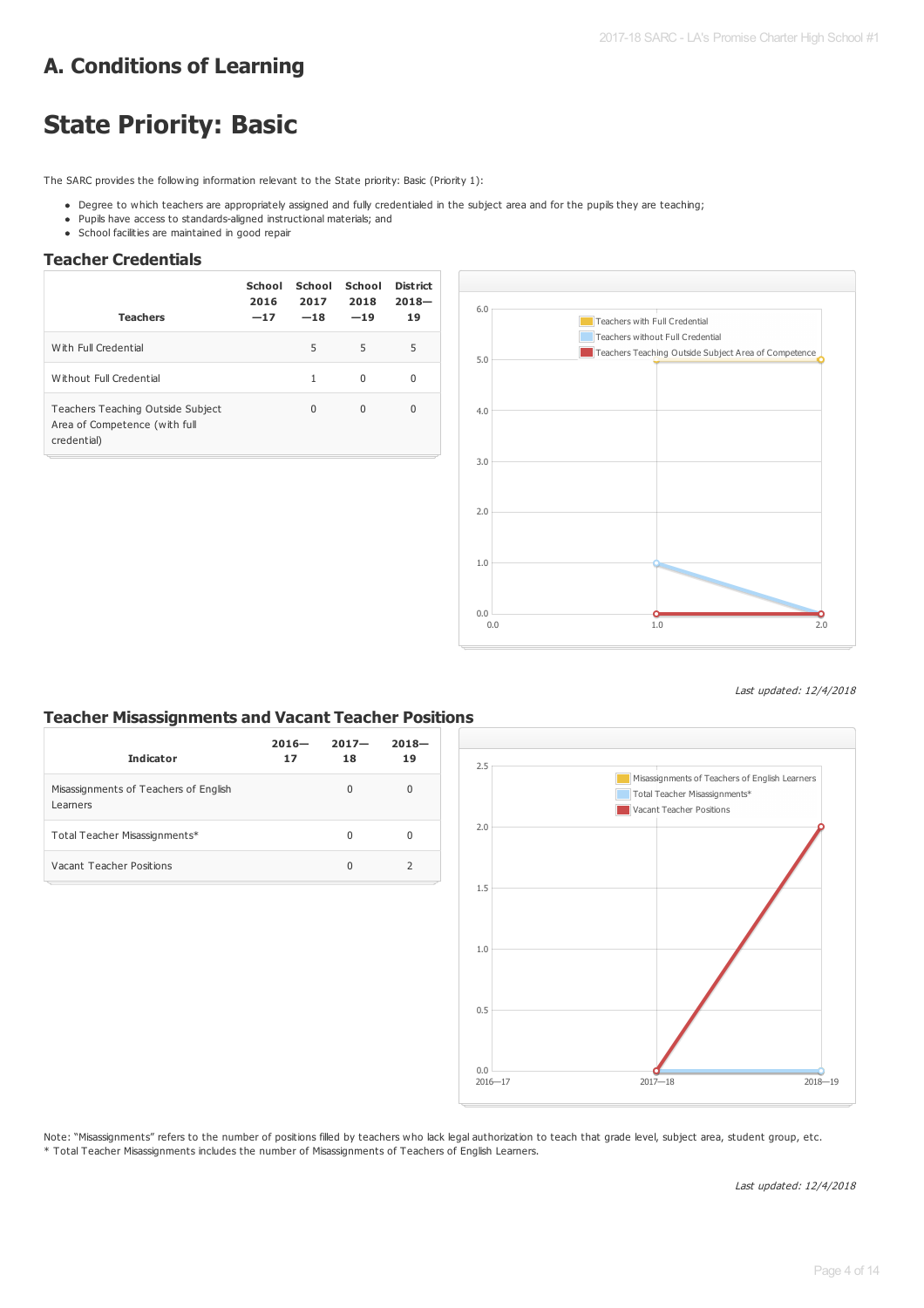### **Quality, Currency, Availability of Textbooks and Instructional Materials (School Year 2018—19)**

Year and month in which the data were collected: August 2018

| <b>Subject</b>                                   | Textbooks and Instructional Materials/year of<br>Adoption      | <b>From Most Recent</b><br>Adoption? | Percent Students Lacking Own Assigned<br>Copy |
|--------------------------------------------------|----------------------------------------------------------------|--------------------------------------|-----------------------------------------------|
| Reading/Language Arts                            | Pearson: myPerspectives, Grade 9                               | Yes                                  | $0.0 \%$                                      |
|                                                  | Pearson: iLit CA ELL, Grade 9                                  |                                      |                                               |
|                                                  | Grand Central Publishing, Harper Lee: To Kill a<br>Mockingbird |                                      |                                               |
| Mathematics                                      | Pearson: enVision Math Algebra 1, Grade 8/9                    | Yes                                  | $0.0 \%$                                      |
| Science                                          | Discovery Education: Science Techbook, Grades 9-12             | Yes                                  | $0.0 \%$                                      |
|                                                  | Earth & Space<br>٠<br>Chemistry                                |                                      |                                               |
|                                                  | Biology<br>Physics<br>$\bullet$                                |                                      |                                               |
| History-Social Science                           |                                                                |                                      | $0.0 \%$                                      |
| Foreign Language                                 |                                                                |                                      | $0.0 \%$                                      |
| Health                                           |                                                                |                                      | $0.0 \%$                                      |
| Visual and Performing Arts                       |                                                                |                                      | $0.0 \%$                                      |
| Science Lab Eqpmt (Grades<br>$9-12)$             | N/A                                                            | N/A                                  | $0.0 \%$                                      |
| Note: Cells with N/A values do not require data. |                                                                |                                      |                                               |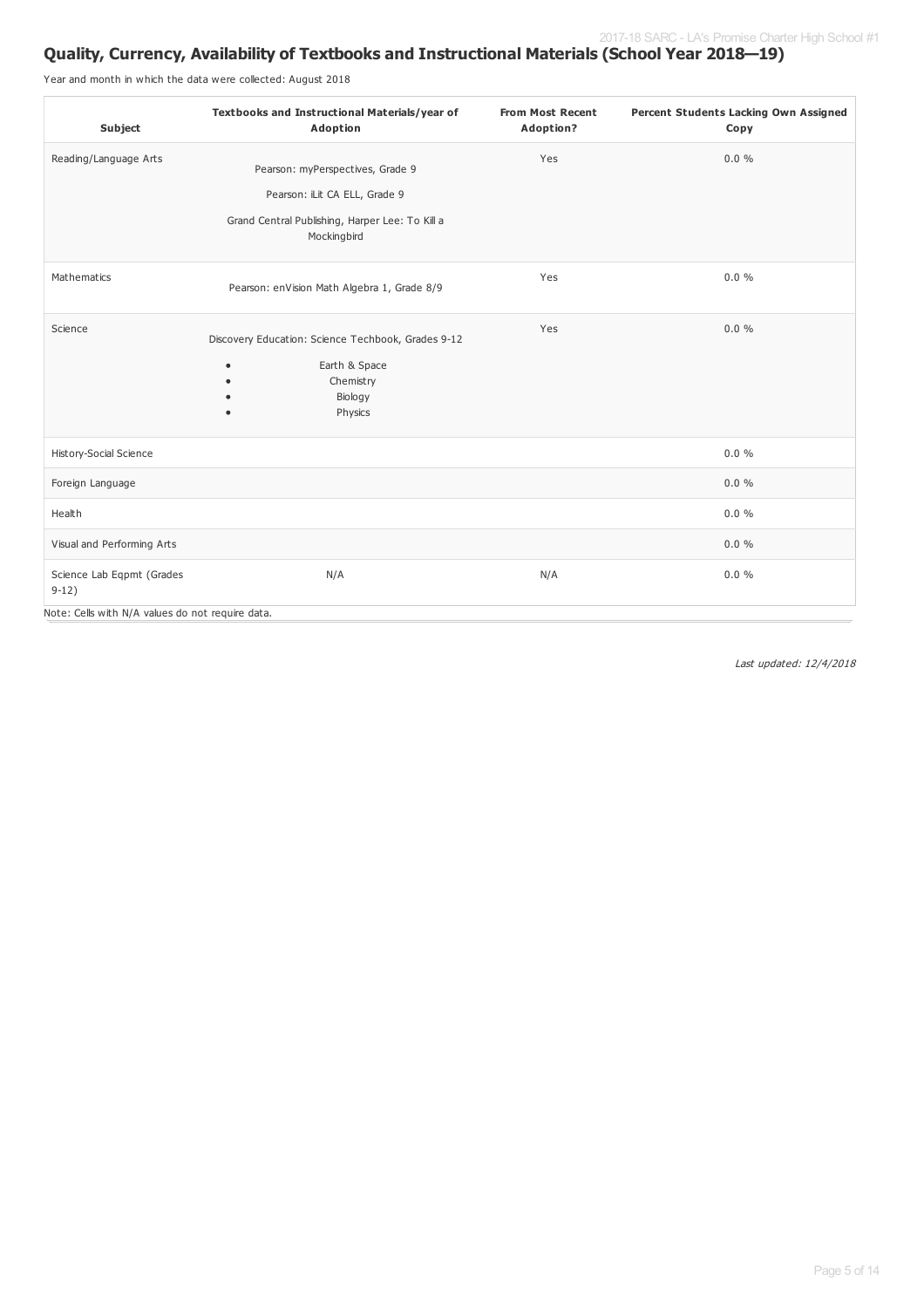#### **School Facility Conditions and Planned Improvements**

LA's Promise Charter High School #1 satisfactorily met all requirements for a facility in good repair in the most recent inspection conducted by the Los Angeles County Office of Education (LACOE) in December 2017.

The school grounds consist of one building built in 1954 with a total of 7 classrooms, one multipurpose room, and an administrative office. The building has an approximate square footage of 11,000 SF with a maximum occupancy of 571. During this most recent facilities inspection, LACOE found all aspects of the grounds satisfactory with no corrective actions needed.

Custodial staff cleans the grounds throughout the day with additional cleaning when required as determined by the Principal and School Business Operations Manager. Any needed repairs or improvements are identified by the Principal and School Business Operations Manager and communicated to LA Promise Fund's Operations team. The Operations team executes any needed repairs or improvements outside school hours, if possible, for safety reasons.

Last updated: 12/4/2018

#### **School Facility Good Repair Status**

Year and month of the most recent FIT report: December 2017

| <b>System Inspected</b>                                                | Rating | Repair Needed and Action Taken or Planned |
|------------------------------------------------------------------------|--------|-------------------------------------------|
| <b>Systems:</b> Gas Leaks, Mechanical/HVAC, Sewer                      | Good   |                                           |
| <b>Interior: Interior Surfaces</b>                                     | Good   |                                           |
| <b>Cleanliness:</b> Overall Cleanliness, Pest/Vermin Infestation       | Good   |                                           |
| <b>Electrical: Electrical</b>                                          | Good   |                                           |
| Restrooms/Fountains: Restrooms, Sinks/Fountains                        | Good   |                                           |
| Safety: Fire Safety, Hazardous Materials                               | Good   |                                           |
| <b>Structural:</b> Structural Damage, Roofs                            | Good   |                                           |
| <b>External: Playground/School Grounds, Windows/Doors/Gates/Fences</b> | Good   |                                           |

#### **Overall Facility Rate**

Year and month of the most recent FIT report: December 2017

Overall Rating Good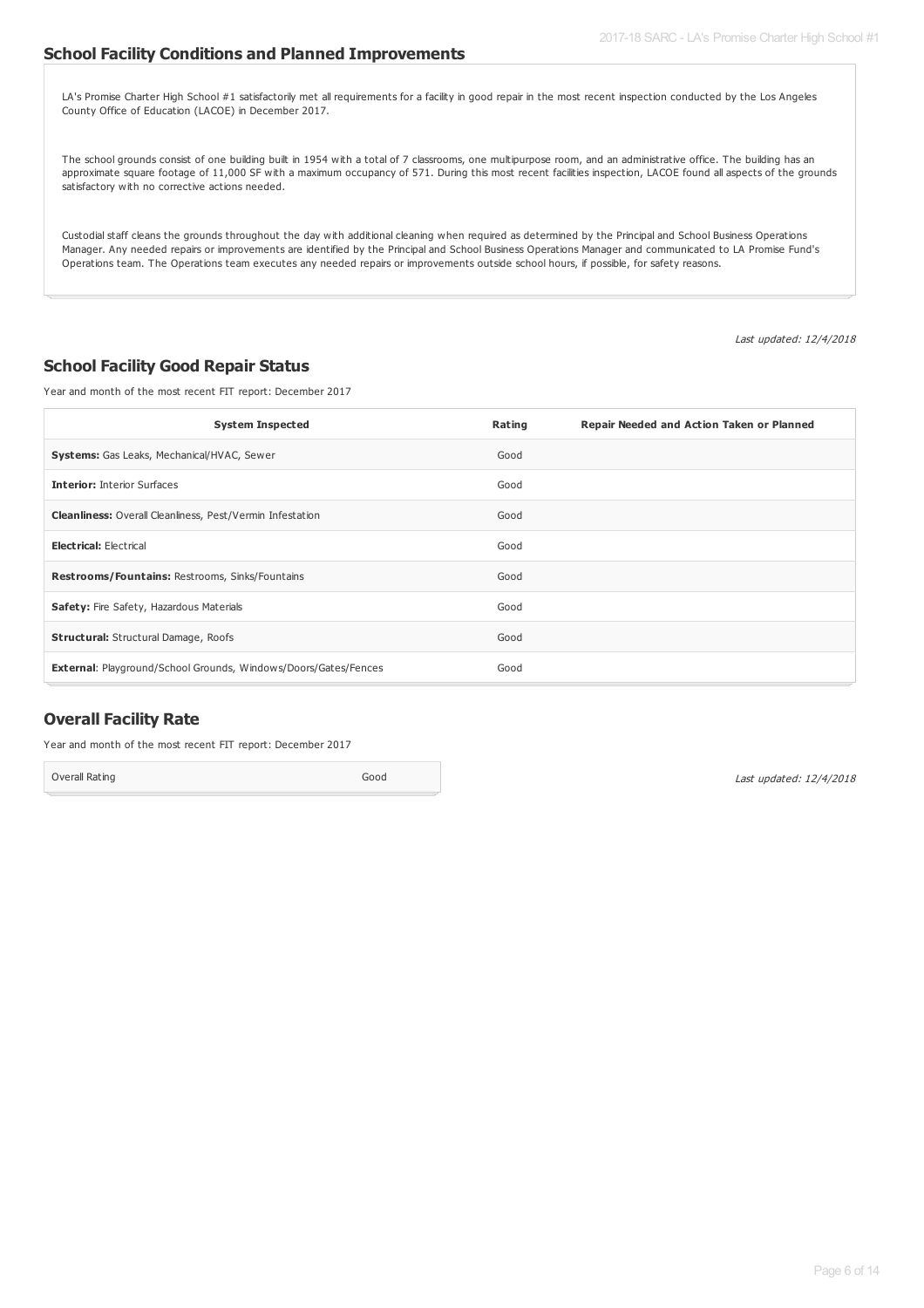## **B. Pupil Outcomes**

# **State Priority: Pupil Achievement**

The SARC provides the following information relevant to the State priority: Pupil Achievement (Priority 4):

- **Statewide assessments** (i.e., California Assessment of Student Performance and Progress [CAASPP] System, which includes the Smarter Balanced Summative Assessments for students in the general education population and the California Alternate Assessments [CAAs] for English language arts/literacy [ELA] and mathematics given in grades three through eight and grade eleven. Only eligible students may participate in the administration of the CAAs. CAAs items are aligned with alternate achievement standards, which are linked with the Common Core State Standards [CCSS] for students with the most significant cognitive disabilities); and
- The percentage of students who have successfully completed courses that satisfy the requirements for entrance to the University of California and the California State University, or career technical education sequences or programs of study.

### **Courses for University of California (UC) and/or California State University (CSU) Admission**

| <b>UC/CSU Course Measure</b>                                              | Percent           |
|---------------------------------------------------------------------------|-------------------|
| 2017—18 Pupils Enrolled in Courses Required for UC/CSU Admission          | 98.3%             |
| 2016–17 Graduates Who Completed All Courses Required for UC/CSU Admission | $\hspace{0.05cm}$ |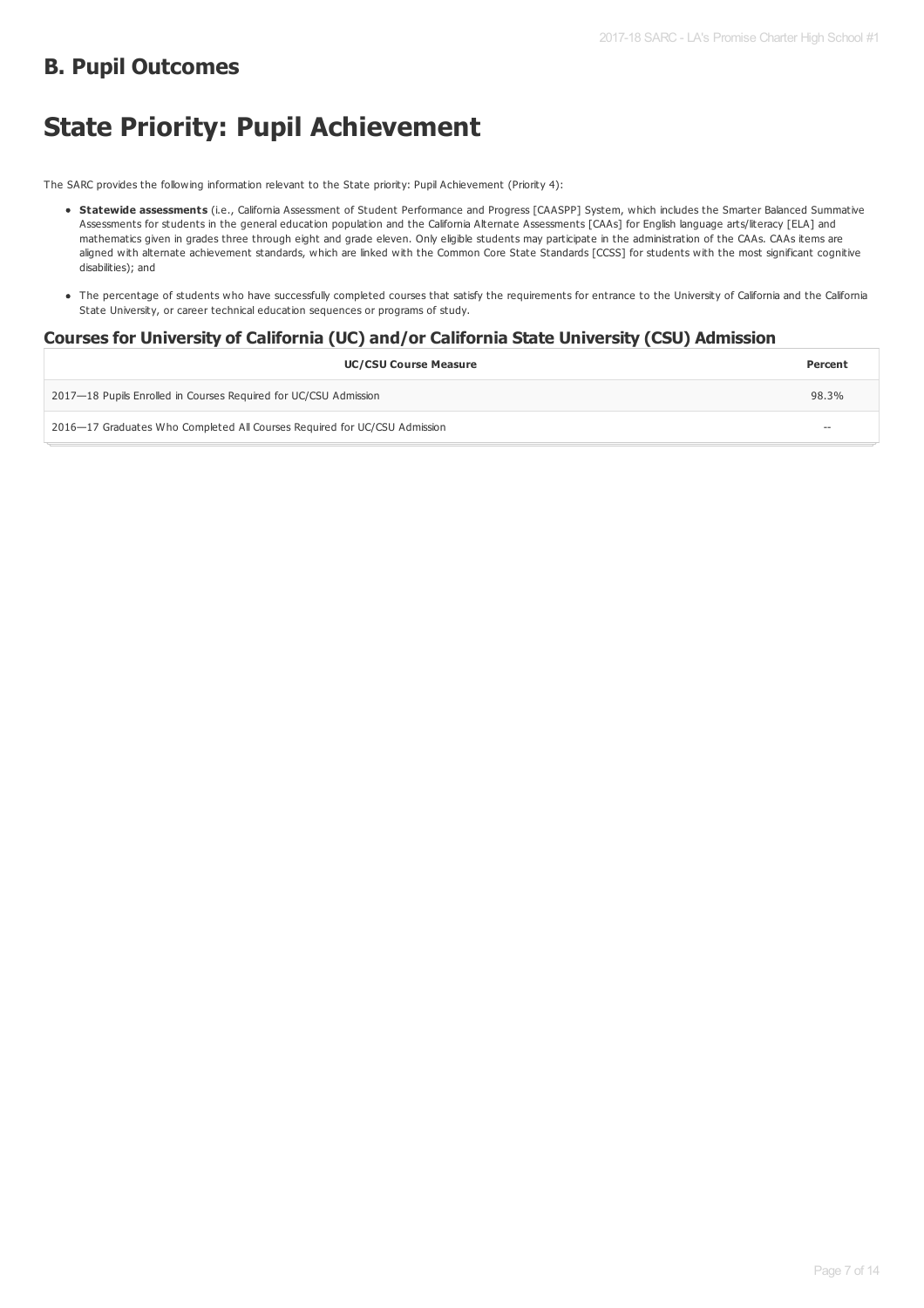# Last updated: 12/4/2018 **State Priority: Other Pupil Outcomes**

The SARC provides the following information relevant to the State priority: Other Pupil Outcomes (Priority 8):

Pupil outcomes in the subject area of physical education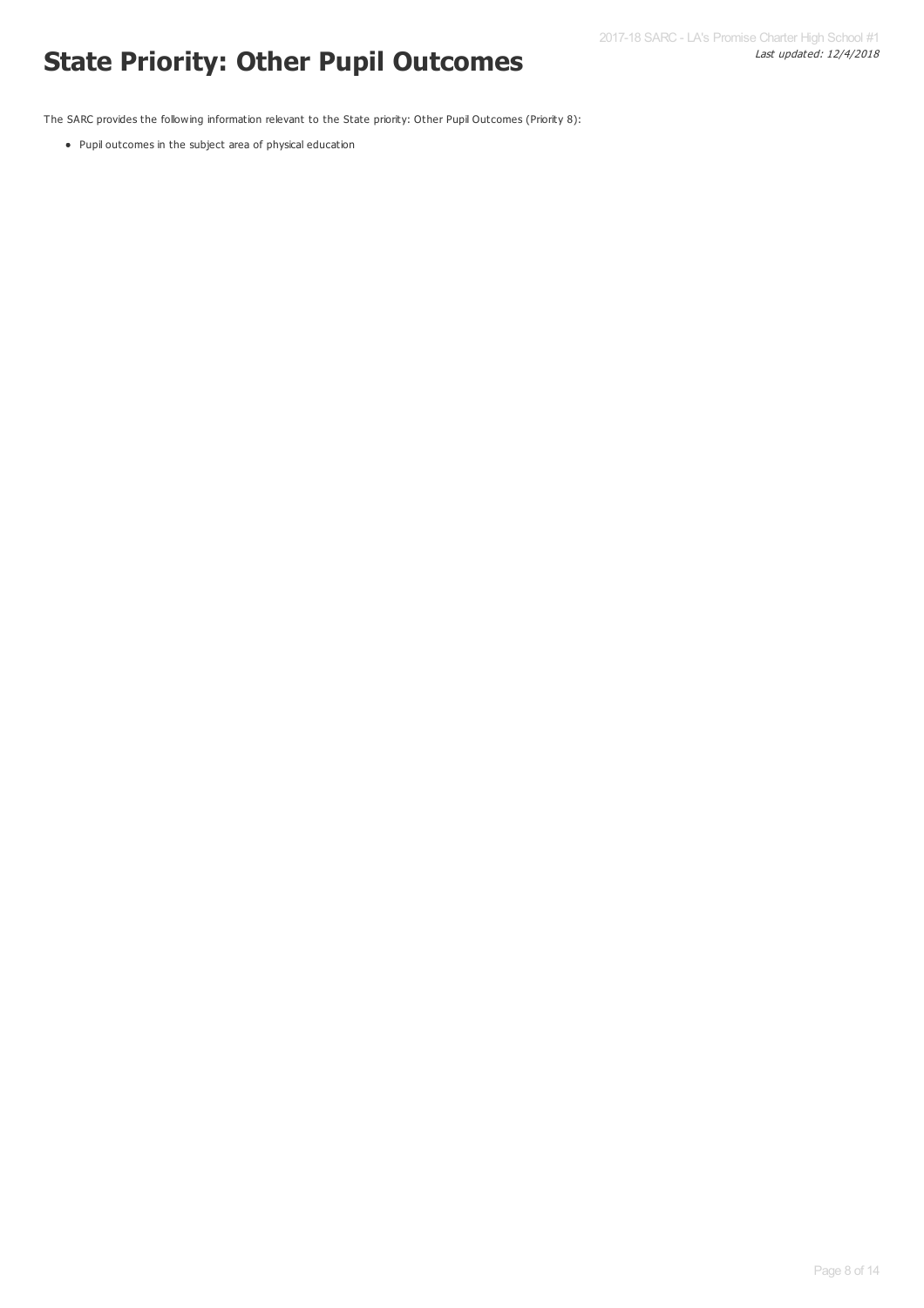## **C. Engagement**

# **State Priority: Parental Involvement**

The SARC provides the following information relevant to the State priority: Parental Involvement (Priority 3):

Efforts the school district makes to seek parent input in making decisions for the school district and each school site

#### **Opportunities for Parental Involvement (School Year 2018—19)**

LA Promise Fund believes parents are key stakeholders helping us guide and prepare students within our network for success in college, career and life. Our signature Promise Parent program is composed of various engagement opportunities for parents/guardians within the Promise network. Our Parent Centers serve as community hubs to provide such opportunities, which include but are not limited to: the Promise Volunteer Program, Promise Parent College, the School2Home workshop series, School Site Council and a diverse offering of academic and empowerment workshops and trainings. Our goal is to continue cultivating a college-going culture in South Los Angeles, by providing pathways to college and career-readiness. For more information contact Monica Cardona, Director of Parent Engagement for LA Promise Fund, at monicac@lapromisefund.org or (213) 745-4928 ext. 5131.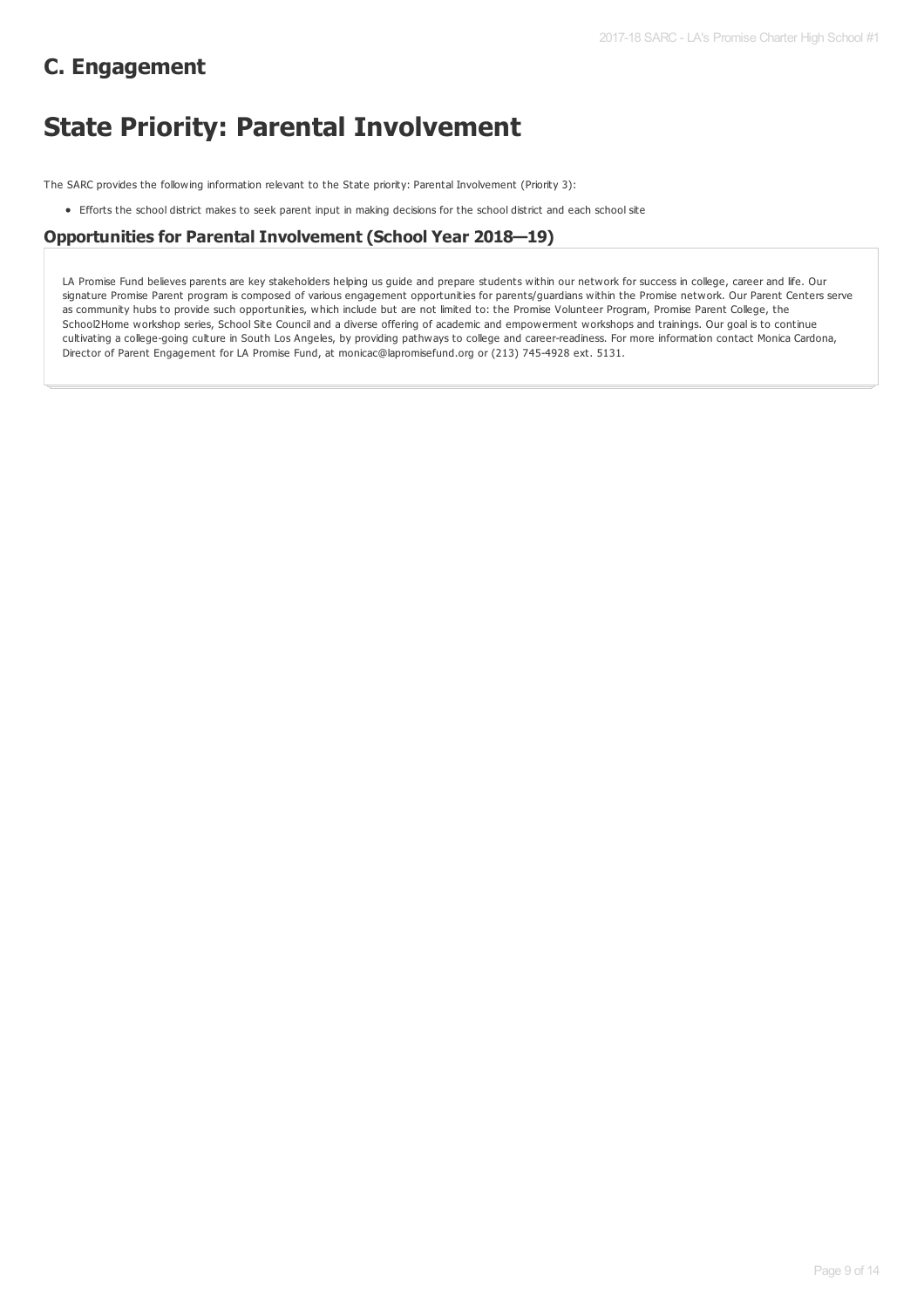# Last updated: 12/4/2018 **State Priority: Pupil Engagement**

The SARC provides the following information relevant to the State priority: Pupil Engagement (Priority 5):

- High school dropout rates; and
- High school graduation rates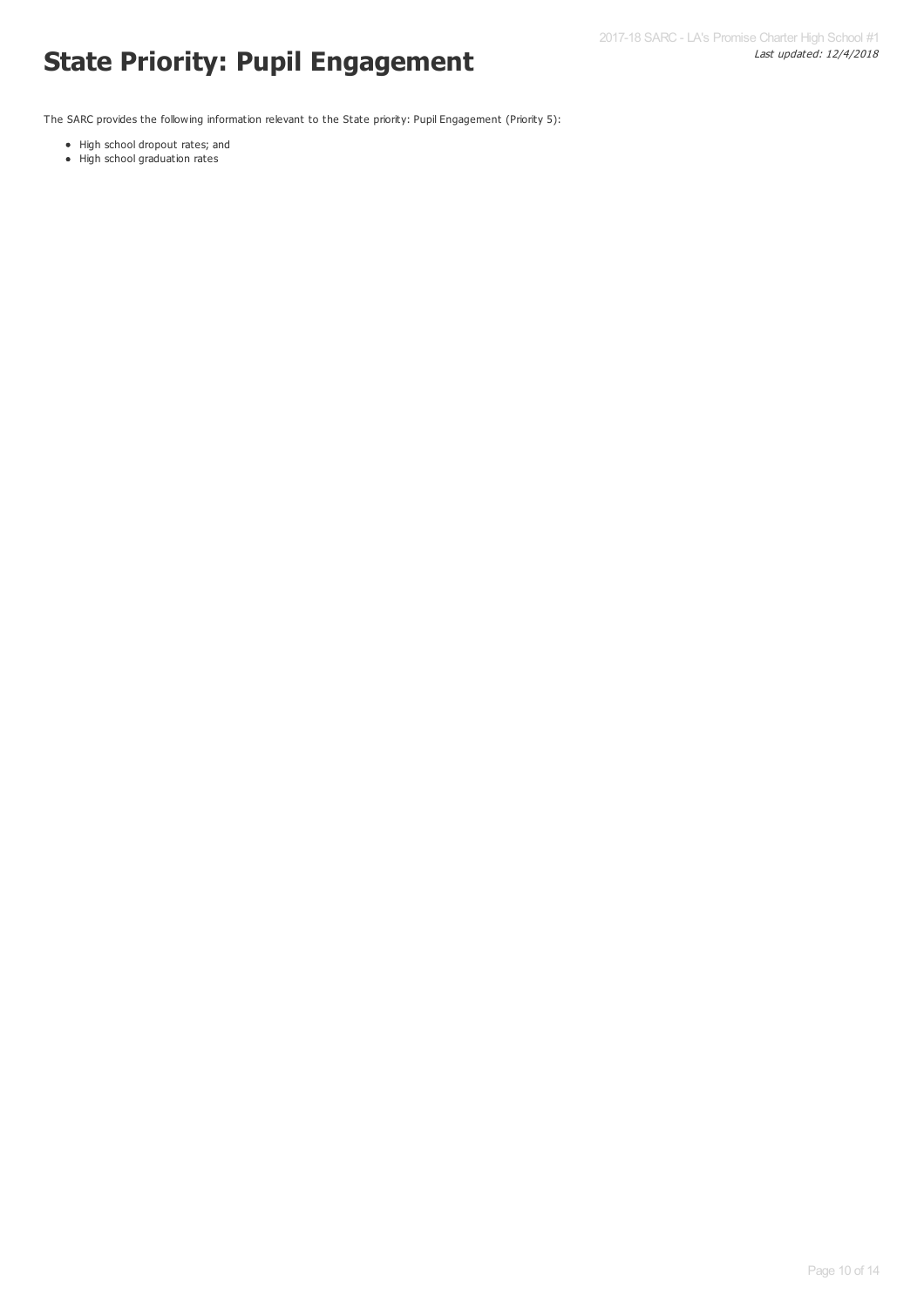# **State Priority: School Climate**

The SARC provides the following information relevant to the State priority: School Climate (Priority 6):

- Pupil suspension rates;
- Pupil expulsion rates; and  $\bullet$
- Other local measures on the sense of safety

#### **Suspensions and Expulsions**

|             | School                                              | <b>School</b> | <b>School</b> | <b>District</b>                                     | <b>District</b>                                     | <b>District</b> | <b>State</b> | State       | <b>State</b> |
|-------------|-----------------------------------------------------|---------------|---------------|-----------------------------------------------------|-----------------------------------------------------|-----------------|--------------|-------------|--------------|
| Rate        | $2015 - 16$                                         | $2016 - 17$   | $2017 - 18$   | $2015 - 16$                                         | $2016 - 17$                                         | $2017 - 18$     | $2015 - 16$  | $2016 - 17$ | $2017 - 18$  |
| Suspensions | $-\!$                                               | $-\!$         | 4.2%          | $\hspace{0.05cm} -\hspace{0.05cm} -\hspace{0.05cm}$ | $\hspace{0.05cm} -\hspace{0.05cm} -\hspace{0.05cm}$ | 4.2%            | 3.7%         | 3.7%        | 3.5%         |
| Expulsions  | $\hspace{0.05cm} -\hspace{0.05cm} -\hspace{0.05cm}$ | $-\!$         | $0.0\%$       | $0.0\%$                                             | $0.0\%$                                             | $0.0\%$         | 0.1%         | 0.1%        | 0.1%         |





#### Last updated: 12/4/2018

### **School Safety Plan (School Year 2018—19)**

LA's Promise Charter High School #1 has a comprehensive safety plan in place. However, this being the school's inaugural year, the School Safety Plan as outlined in EC sections 33126 and 35256 has not been finalized. The school will begin the process of seeking stakeholder feedback and analysis in the 2018-19 school year before having it approved and finalized by the School Site Council by March 1, 2018.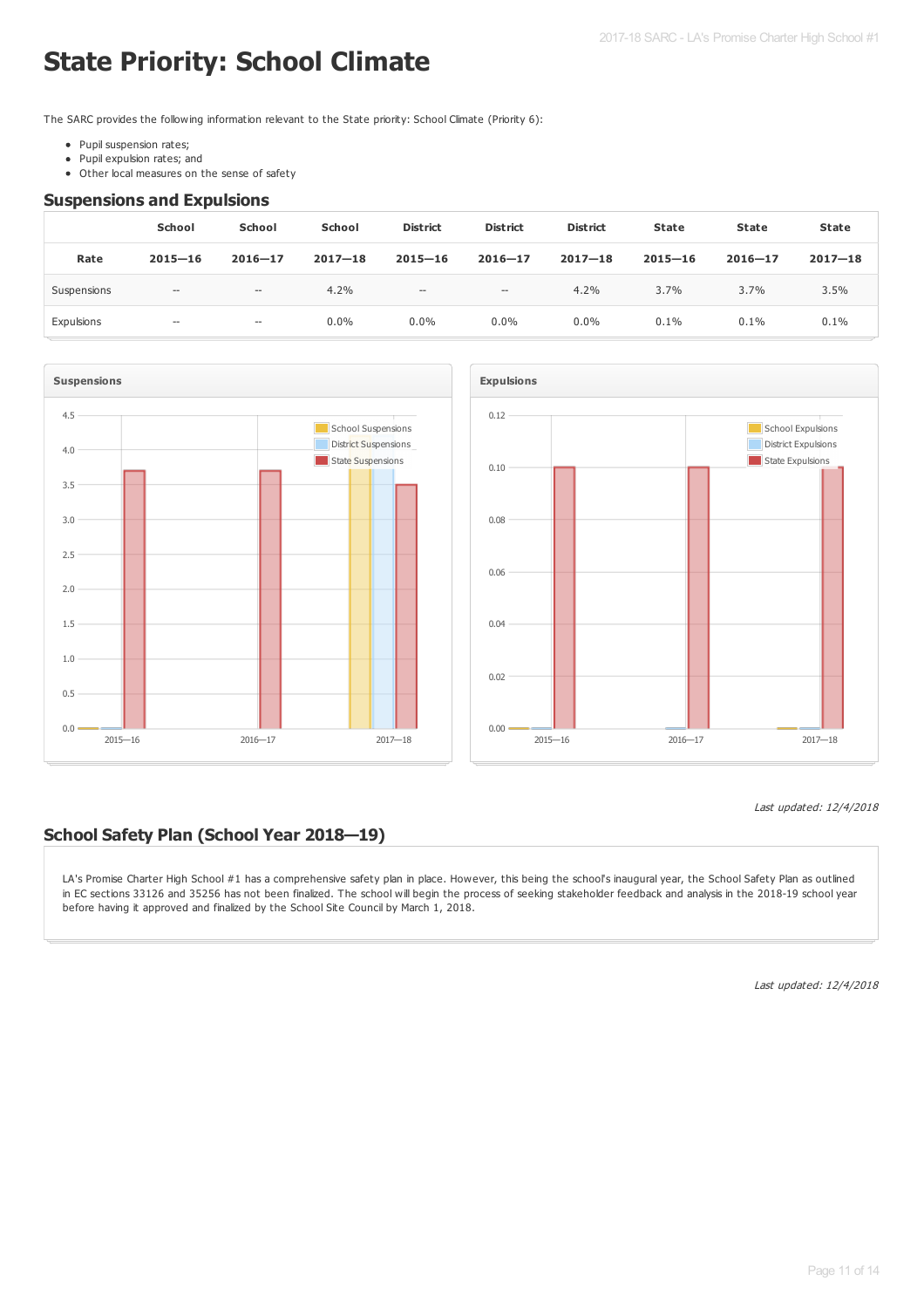## **D. Other SARC Information**

The information in this section is required to be in the SARC but is not included in the state priorities for LCFF.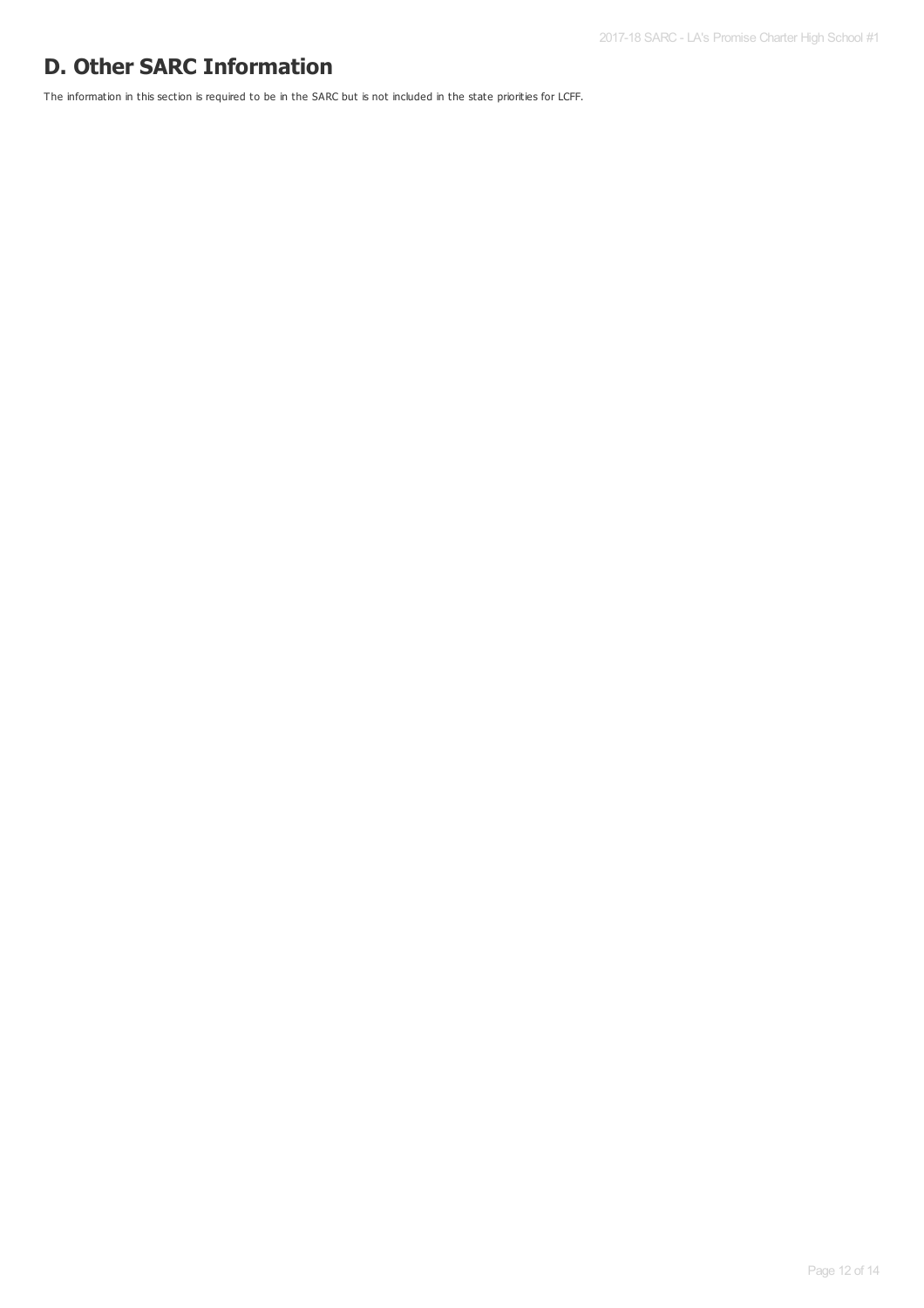#### **Average Class Size and Class Size Distribution (Secondary) (School Year 2015—16)**

| Subject        | <b>Average Class Size</b> | Number of Classes *<br>$1 - 20$ | Number of Classes *<br>$21 - 32$ | Number of Classes *<br>$33+$ |
|----------------|---------------------------|---------------------------------|----------------------------------|------------------------------|
| English        |                           |                                 |                                  |                              |
| Mathematics    |                           |                                 |                                  |                              |
| Science        |                           |                                 |                                  |                              |
| Social Science |                           |                                 |                                  |                              |

\* Number of classes indicates how many classrooms fall into each size category (a range of total students per classroom). At the secondary school level, this information is reported by subject area rather than grade level.

### **Average Class Size and Class Size Distribution (Secondary) (School Year 2016—17)**

| Subject        | <b>Average Class Size</b> | Number of Classes *<br>$1 - 20$ | Number of Classes *<br>$21 - 32$ | Number of Classes *<br>$33+$ |
|----------------|---------------------------|---------------------------------|----------------------------------|------------------------------|
| English        |                           |                                 |                                  |                              |
| Mathematics    |                           |                                 |                                  |                              |
| Science        |                           |                                 |                                  |                              |
| Social Science |                           |                                 |                                  |                              |

\* Number of classes indicates how many classrooms fall into each size category (a range of total students per classroom). At the secondary school level, this information is reported by subject area rather than grade level.

### **Average Class Size and Class Size Distribution (Secondary) (School Year 2017—18)**

| Subject        | <b>Average Class Size</b> | Number of Classes *<br>$1 - 20$ | Number of Classes *<br>$21 - 32$ | Number of Classes *<br>$33+$ |
|----------------|---------------------------|---------------------------------|----------------------------------|------------------------------|
| English        | 11.0                      | 12                              |                                  |                              |
| Mathematics    | 14.0                      | 6                               |                                  |                              |
| Science        | 14.0                      | 5                               |                                  |                              |
| Social Science |                           |                                 |                                  |                              |

\* Number of classes indicates how many classrooms fall into each size category (a range of total students per classroom). At the secondary school level, this information is reported by subject area rather than grade level.